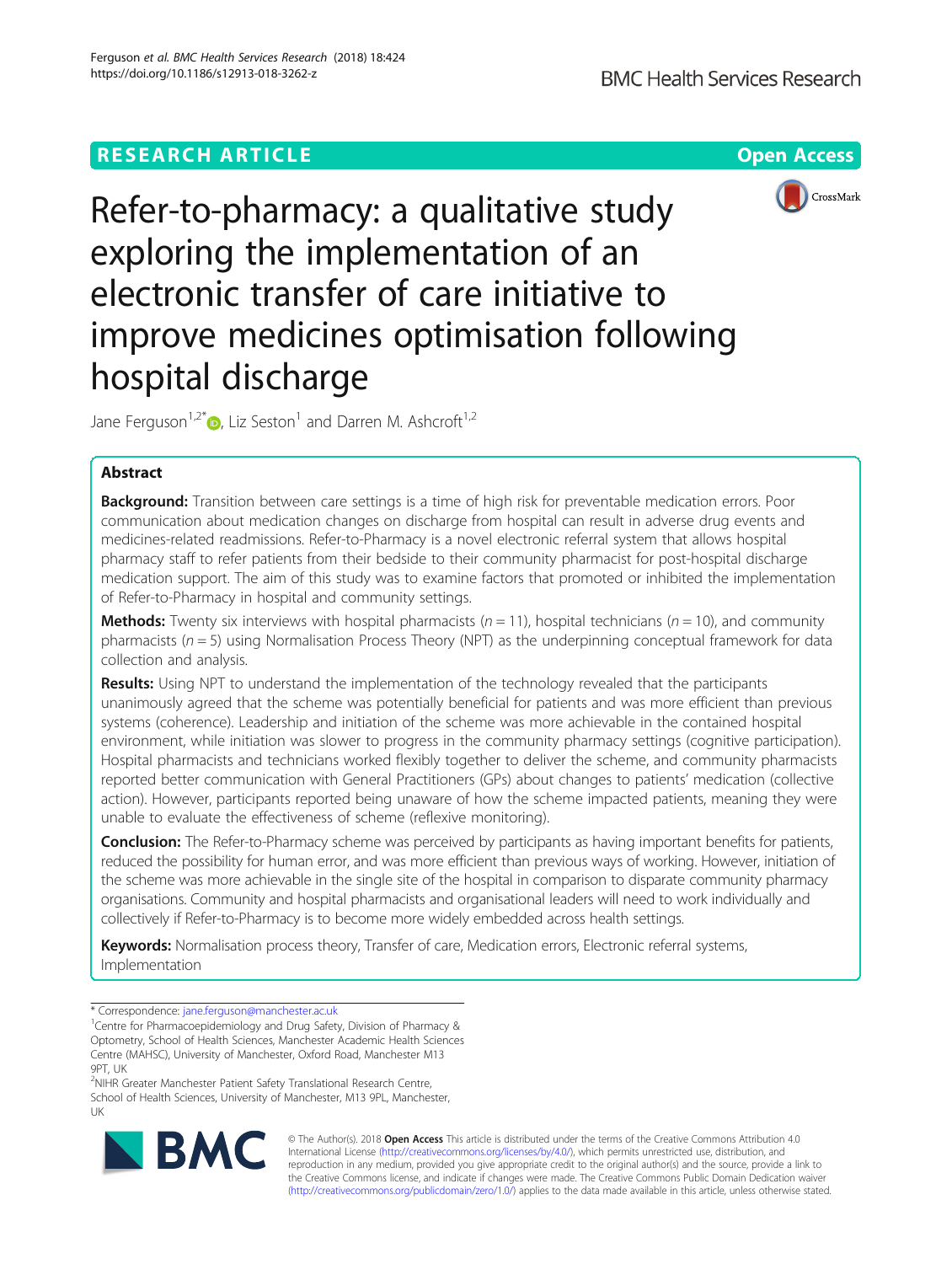# Background

The transition from one care setting to another is known to be a time of high risk for preventable medication errors [[1](#page-6-0)–[3\]](#page-6-0). Major changes are often made to patients' medication regimens during their hospital stay and findings suggest that up to 40% of medications may be discontinued during hospitalisation, while 45% of medications prescribed at discharge are new medications [\[1](#page-6-0)]. Hospital discharge is a complex process, involving multiple groups operating in various healthcare settings [\[4](#page-6-0)] and poor communication between these settings continues to be a common contributing factor to failures in patient safety [[5,](#page-6-0) [6](#page-6-0)]. Consequently, the transfer of care from hospital to the community has been identified as a time when miscommunication and unintended changes result in significant risks for patients [\[7](#page-6-0)]. It is essential that patients discharged from hospitals have the information and support they need to take their medicines as intended. However, a lack of formal communication channels between hospitals and community settings [\[8](#page-6-0)] exemplifies the problems of knowledge sharing across organisational and occupational boundaries within complex health care systems [\[4](#page-6-0)]. This lack of knowledge sharing has the potential to contribute to post-discharge medication errors and confusion regarding appropriate discharge medication [[9](#page-6-0)].

Prevention of medication errors by improving transitions of care has become a high priority worldwide [[10](#page-6-0)–[12](#page-6-0)]. Evidence suggests that many errors result from poor 'handoffs' between health professionals and inadequate access to clinical records [[13](#page-6-0)]. There is increasing evidence to suggest that information technology (IT) systems, including improved electronic access to patient information, have the potential to reduce medication errors and improve patient safety [\[14](#page-6-0)]. However, while some IT innovations in healthcare have failed, or been poorly integrated into existing clinical practices [[15](#page-6-0)–[17](#page-6-0)] the potential for IT innovation to improve healthcare services can only be achieved and maintained through the efforts of those involved in implementing new systems [\[18\]](#page-6-0). There is a lack of robust research on the implementation of new technologies, consequently it is vital that future health technologies are evaluated throughout all stages of the technology's life cycle to understand which factors are likely to maximise successful implementation [\[19\]](#page-6-0).

Studies exploring the effectiveness of pharmacy interventions to improve transitions of care involving medicines have produced mixed results. While some studies have concluded that involving community pharmacists in transitions of care could reduce unintentional discrepancies with medication, reduce hospital readmissions and provide measureable patient benefit [[20](#page-6-0)–[25](#page-6-0)], other studies investigating the effectiveness of discharge plans have found no significant differences in any of the primary (hospital readmission) or secondary outcomes [[26,](#page-6-0) [27\]](#page-6-0). In the majority of the studies to date, the discharge information transmitted to the community pharmacist was paper-based; in some cases the patient took the discharge letter to the pharmacist, in other cases it was faxed to the pharmacist. In the UK, the Royal Pharmaceutical Society published guidelines on the transfer of care and highlighted the potential of technology to improve transfer of information between hos-pital and community pharmacies [[10](#page-6-0)]. However, the report also recognised significant barriers to implementing technological solutions, such as, incompatibilities between IT systems, resistance to change, and engaging staff on the ground. A number of 'early adopter' schemes in the UK have recently used varying technological methods of sharing discharge information between hospital and community pharmacy to improve transfer of care [[28](#page-7-0)]. Such schemes are clearly in their infancy and warrant further evaluation to understand how they become embedded and sustained in practice and what promotes or inhibits their implementation.

## The refer-to-pharmacy scheme

One such scheme, and the focus of this paper, is 'Referto-Pharmacy'. Refer-to-Pharmacy is an electronic referral tool, developed in a National Health Services (NHS) Trust based in a large urban town in the North of England and launched in December 2015, which allows hospital pharmacists and pharmacy technicians to electronically refer patients directly to a community pharmacist for the purposes of a post-discharge consultation. Refer-to-Pharmacy is an e-referral service, under which patients who are being discharged from hospitals in one health Trust (1000 beds over five hospitals) are directly referred to a community pharmacy for a post-discharge New Medicines Service (NMS), Medicines Use Review (MUR), or referral into other appropriate care pathways. An MUR is an opportunity for a patient to talk with a community pharmacist about their existing medicines, or changed medicines for long-term conditions, to identify and deal with any associated issues or problems [[29\]](#page-7-0). An NMS is offered by community pharmacists to people starting a new medicine for asthma/chronic obstructive pulmonary disease, type 2 diabetes, hypertension or antiplatelet/anticoagulant treatment to help improve their adherence with medicines [[30\]](#page-7-0). The Refer-to-Pharmacy scheme is not targeted at particular high risk groups, but is designed for any patient who is discharged on one or more medicines (except analgesics and antibiotics). The scheme formalises the referral process, by asking patients to consent prior to discharge and places the onus of following up the referral on the community pharmacist rather than the patient. Under the scheme, a community pharmacist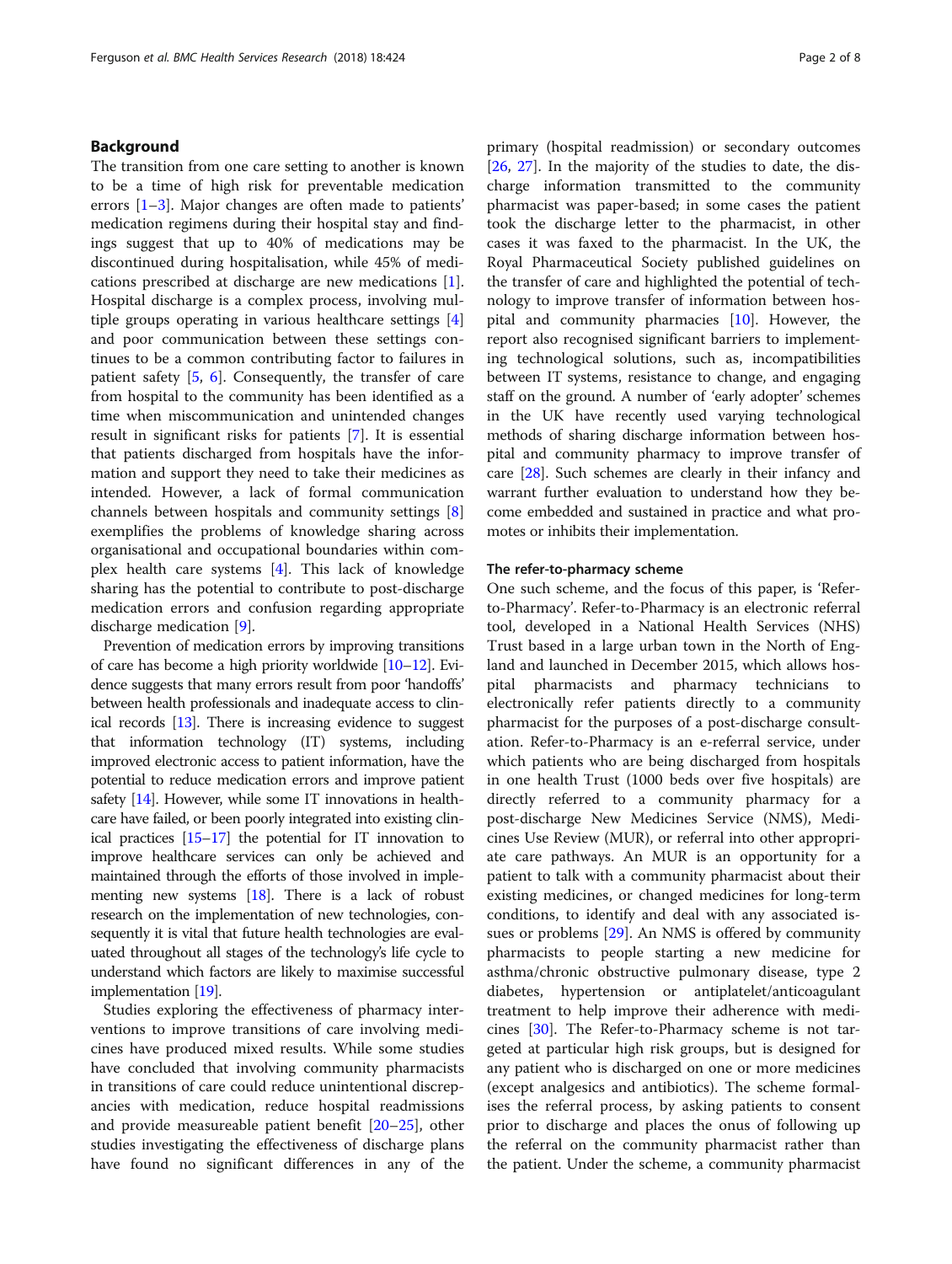would be expected to have a consultation with the patient, usually within two weeks of being discharged from hospital, with the aim of identifying and remedying any problems with medication. An important element of the scheme is that community pharmacists receive the electronic referral directly, along with the patient's hospital discharge information which includes details about medication changes. This information has previously been only distributed to the patient's general practitioner (GP) and not usually provided to community pharmacists.

The analytical approach used to understand the process of implementation was Normalisation Process Theory (NPT) as this was specifically designed to evaluate how complex interventions are implemented, embedded, and sustained [[31](#page-7-0)]. NPT focuses on what people do to contribute to the integration of innovations in their social context and is based on the assumption that interventions become routinely embedded in their organizational and professional contexts as the result of people working, individually and collectively, to implement them. NPT proposes that if participants do not understand, support, or consider an intervention worthwhile, or compatible with their existing work, then the likelihood of successfully integrating new technologies and interventions into the working lives of end users and potential recipients is reduced [[18](#page-6-0)]. Through the lens of NPT, this study seeks to understand

Table 1 Domains of NPT and related interview questions

the implementation and everyday use of this novel technology and its implications for working practices by understanding the perceptions of the different groups involved in implementing the new intervention and considering the contexts where it was being implemented.

# Methods

# Study design and setting

A qualitative research design using semi-structured interviews was used to explore the experiences and perceptions of hospital pharmacists  $(n = 11)$ , hospital technicians ( $n = 10$ ), and community pharmacists ( $n = 5$ ) involved with Refer-to-Pharmacy, who were involved with early implementation of the scheme during 2015. NPT [[32\]](#page-7-0) was used in the design of the interview schedule which was based on the NoMAD instrument (Normalization Measure Development) and adapted this for interviews with community and hospital pharmacy staff (see Table 1) [[33\]](#page-7-0). The NoMAD instrument was designed to measure implementation processes and can be adapted to understand participants' views on new interventions and their experiences of how an intervention affects their work. The interviews included open ended questions to gather opinions of the scheme and specifically explored factors that promoted or inhibited

| Domains                                                                                                                                            | Sub-domain questions                                                                                                                                                              |
|----------------------------------------------------------------------------------------------------------------------------------------------------|-----------------------------------------------------------------------------------------------------------------------------------------------------------------------------------|
| Coherence: refers to how individuals and groups "make sense" of an<br>intervention when they are tasked with implementing a new way of<br>working. | How does Refer-to-Pharmacy differ from what you did before?                                                                                                                       |
|                                                                                                                                                    | Do participants have a shared understanding of the purpose of Refer-to-<br>Pharmacy?                                                                                              |
|                                                                                                                                                    | How does using Refer-to-Pharmacy affect your work?                                                                                                                                |
|                                                                                                                                                    | Do you think Refer-to-Pharmacy has the potential to improve medication<br>use for patients?                                                                                       |
| Cognitive participation: is the relational work people undertake to<br>legitimise and sustain an intervention.                                     | Who drives the scheme forward and gets others involved?                                                                                                                           |
|                                                                                                                                                    | Do you think that using Refer-to-Pharmacy is a legitimate part of your<br>role?                                                                                                   |
|                                                                                                                                                    | Do you have to work with people in different ways in order to deliver<br>the service? Has Refer-to-Pharmacy improved communication between<br>community and hospital pharmacists? |
|                                                                                                                                                    | Will you continue to support the scheme?                                                                                                                                          |
| Collective action: is the operational work that people do to enact a new<br>intervention.                                                          | How does delivering the scheme fit in with everything else you have to<br>do? How long does a typical referral take?                                                              |
|                                                                                                                                                    | Do you think pharmacists and technicians are equally able to refer<br>patients?                                                                                                   |
|                                                                                                                                                    | Is sufficient training provided to enable you to use the system and<br>identify who is eligible for a referral?                                                                   |
|                                                                                                                                                    | Are sufficient resources available to support Refer-to-Pharmacy?                                                                                                                  |
| Reflexive monitoring: is the appraisal work the people do to understand<br>and evaluate whether the new ways of working are worth sustaining.      | Do you get feedback about the referrals you make?                                                                                                                                 |
|                                                                                                                                                    | Do patients think Refer-to-Pharmacy is worthwhile?                                                                                                                                |
|                                                                                                                                                    | Do you adapt how you use Refer-to-Pharmacy?                                                                                                                                       |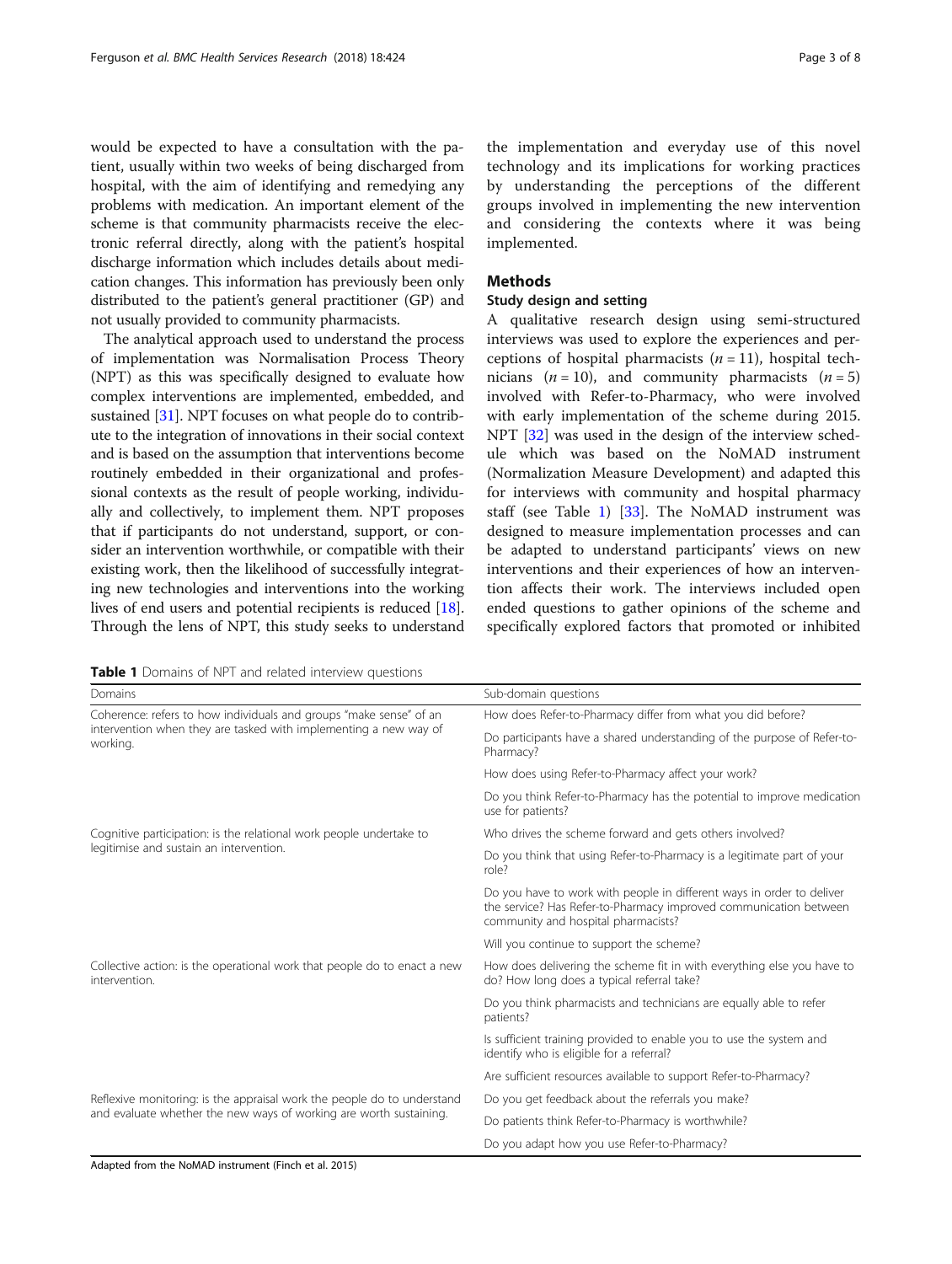the implementation of Refer-to-Pharmacy in order to provide detailed insights on how effectively the intervention was embedded and integrated in practice.

The Refer-to-Pharmacy scheme was launched in December 2015 and evaluation of early implementation was carried out between February and March 2016. All thirty seven pharmacists and forty four pharmacy technicians in the hospital were participating in the Refer-to-Pharmacy service were approached by email and invited to take part in an interview which was arranged at their convenience. Twenty one interviews with hospital pharmacy staff took place in person or over the telephone if this was more convenient. Similarly, twenty community pharmacists who were participating in the scheme, and had received referrals since the launch of the scheme, were invited to take part. Five community pharmacists agreed to take part in telephone interviews. All interviews were digitally recorded, transcribed verbatim, and uploaded into the NVivo 10 data management software [\[34\]](#page-7-0).

# Data analysis

The majority of participants were women (22 women and 4 men) and ranged in age from 24 to 64. Interviews were analysed qualitatively in two stages involving an initial thematic analysis and a subsequent interpretation using the four domains of NPT as a framework. This framework was used to explore the factors which were identified as facilitating or impeding the process of implementing the electronic referral scheme. This approach was chosen as it allowed the framework to be practically applied to the data, while allowing for themes to emerge from the data using inductive coding. The research team was comprised of a psychologist, a social scientist and a senior academic pharmacist. Independent analysis of the transcripts was undertaken by two members of the research team and then discussed at collaborative meetings with all authors to evaluate interpretations and reduce bias.

# **Results**

What follows is an interpretation of the findings using the four constructs of NPT:

# **Coherence**

In terms of making sense of the new scheme, the combination of the shared understanding of the Refer-to-Pharmacy scheme, with the potential benefits for the patients, and the distinct improvement on previous ways of working meant that coherence was strong in the hospital setting.

So it's really quick and easy to use and I don't have to spend half an hour in a queue, telephone queue…'Cause I'm comparing it to what I've done in

# the past. I find it much easier. (Int 10, Hospital Pharmacist).

Refer-to-Pharmacy was considered an improvement on previous practices in both community and hospital settings as it was more efficient than the lengthy process of communicating via telephone and less open to error in that changes were not being transcribed over the telephone. For community pharmacies, the discharge letter was a resource that was previously not always available to them or time consuming to obtain.

I think in a lot of respects it's going to save time being wasted and spent chasing things up when we are trying to get the right medication out to the people and to our patients…I think it's going to save time, it's not going to waste time. (Community Pharmacist 3).

Changes to working practices were considered acceptable as they were more time efficient than previous practices and all participants felt that the scheme would improve medication use for patients.

First it is very timely, you know, when our patients get discharged you get the letter very quickly, the discharge note. Pharmacies are used to patients bringing it to us or the doctor, let us know, that takes time maybe a week or two weeks, in the meantime they may be on the wrong medication or old medication. So, the second is NMS is straightaway, if they are put on some new medication… so the patient understands what they are taking and why they are taking it. (Community Pharmacist 4).

# Cognitive participation

In terms of the relational work participants undertook to legitimise and support Refer-to-Pharmacy, cognitive participation was not as evident in the community when compared to the hospital setting; where strong leadership meant that staff were motivated to invest time and energy in the scheme.

Implementation was more challenging outside of the controlled and contained environment of a single hospital trust; not all of the community pharmacies that hospital pharmacy teams were referring patients to were engaged in the scheme, and while this was being addressed by the Local Pharmaceutical Committee (LPC), the implications were a potential loss of confidence in the scheme by participants based at the hospital. Practical and logistical difficulties, such as, the ability to gather together all those who would be delivering the scheme for information and training sessions meant that participants in the community were not as well informed.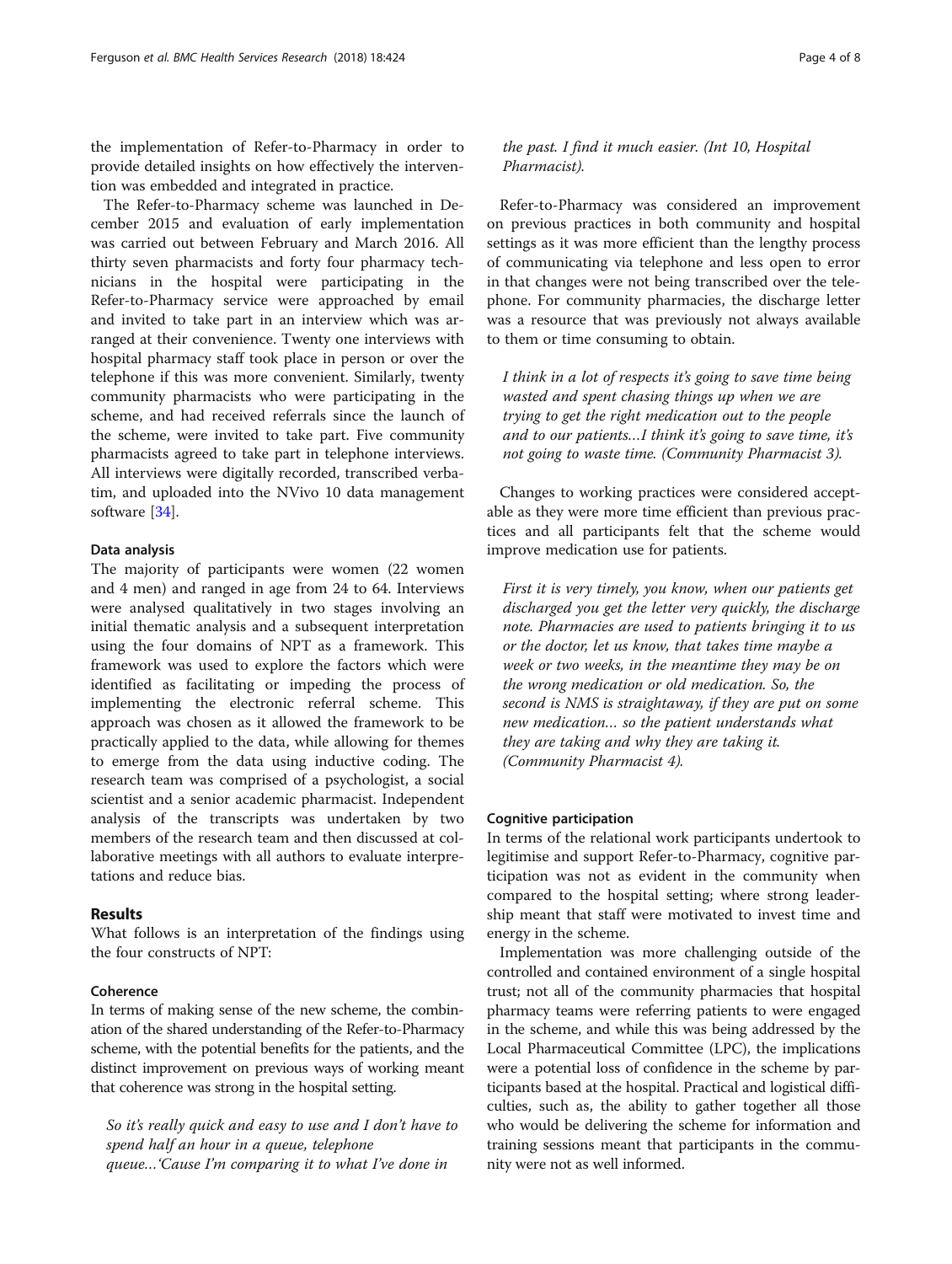As a company I don't think we've talked about Referto-Pharmacy at all. I think it's really, really bad…I think it needs to be backed by our head office…All the LPC [Local Pharmaceutical Committee] meetings when they do those meetings they'll kind of push them to remind us of certain things like that, but again how many people access those meetings and go to those meetings – it needs like a bigger voice. (Community Pharmacist 3).

It's potentially good but I think it needs to be fully functional in the community first. Maybe not first but they need a really good grounding and understanding and be well informed earlier, before we roll out in the Trust. (Int 4, Hospital Pharmacist).

Community pharmacy lacked the same initiating leadership in terms of driving the scheme forward and some participants in community pharmacy settings perceived that not all organisational leaders in community pharmacy settings would regard Refer-to-Pharmacy as legitimate part of their remit, as MUR and NMS targets were already being achieved.

I think the main hold up will be the same. As I said, time management and because, as I say, they are hitting the target of NMS and MUR without this thing, you know, like just from walk in customers. So, you know going into this a little bit more putting effort in, so, you know, they might not be willing to do this. (Community Pharmacist 4).

Participants in the community described how having access to the discharge letter had improved their communication with GPs as having the discharge information meant they were able to identify and highlight medication discrepancies, which participants perceived was valued by GPs.

Before Refer-to-Pharmacy there was no point [speaking to the GP], you were just saying you don't know what has been changed they only depend on the doctor whether they are responsible, you just check, you know, tick the box and that is it. But, now you are a little bit more responsible, you know because you have got the discharge note and you know it shouldn't be there. So, you just take it on with that, but before it wasn't, you know, it was just patient and doctor, whether anything changed was their problem. (Community Pharmacist 4).

# Collective action

In terms of the operational work participants undertook, Refer-to-Pharmacy was easily integrated into existing work in both hospital and community settings as it was regarded as more efficient than previous ways of working. The technology was perceived as self-explanatory and easy to use by all participants, and both pharmacists and technicians in the hospital setting were equally able to refer patients at different points during their hospital stay, meaning that patients were more likely to benefit from the service.

It's kind of equal responsibility [between pharmacist and technicians]…you're not duplicating work because you can see clearly, oh yes, they've already done it anyway. So it's just when they're captured, whether they're at admission or at discharge. (Int 12, Hospital Technician).

#### Reflexive monitoring

In terms of evaluating the scheme and determining whether it was worth sustaining, reflexive monitoring was the weakest component of normalisation. While all participants perceived that the scheme was worthwhile and potentially beneficial to patients, a lack of feedback about the impact and outcome of referrals for patients, particularly in the hospital setting, meant that staff were unsure how engaged community pharmacists were with the scheme and how Refer-to-Pharmacy impacted patients. The outcome of referrals was regarded as the missing piece of the jigsaw, and feedback from community pharmacy on how the scheme benefitted patients was perceived as important in sustaining the scheme.

You would like to know that actually something does happen with them; it [the referral] doesn't just go into a black hole. (Int 2, Hospital Pharmacist).

# Discussion

This study is the first to examine perspectives from community and hospital pharmacists about the Refer-to-Pharmacy scheme at an important time in the development of transfer of care initiatives [[10\]](#page-6-0). Previous research has highlighted that implementation of new technologies is dependent on the successful integration into existing practices combined with the collective effort of those involved [[18,](#page-6-0) [19](#page-6-0)]. This study has extended this understanding by detailing the early stages of the implementation of Refer-to-Pharmacy in a hospital trust and community pharmacies. Participants had a shared understanding of the aims, objectives and potential benefits of the scheme. Participants were prepared to invest time and energy in the scheme, and believed it promoted work, saved time, and reduced the possibility of human error. However, the findings suggest that strong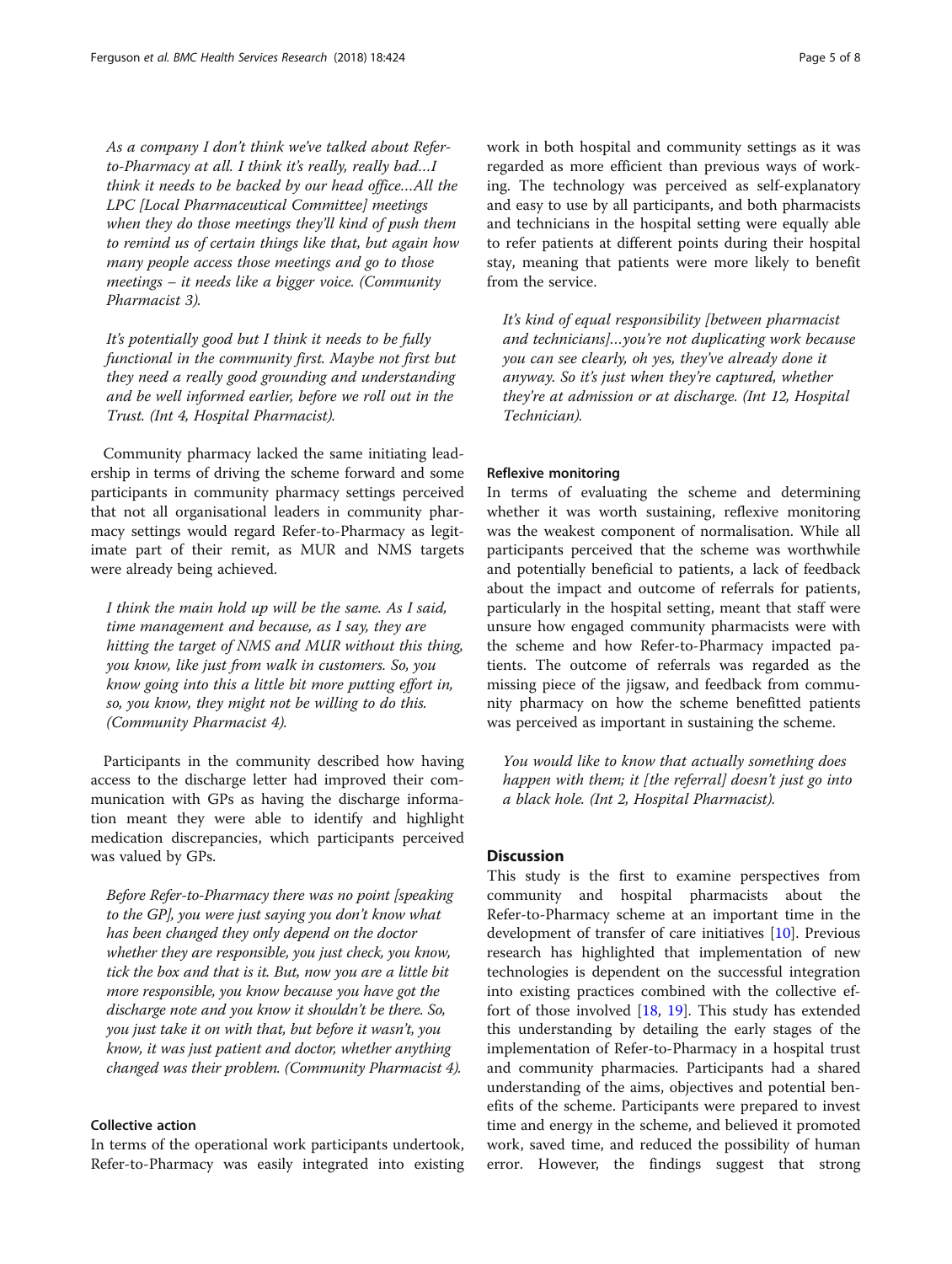leadership both in the hospital and community settings was necessary to initiate and embed the intervention. While the manageable and contained hospital environment meant initiation of the scheme was achievable, the more disparate environment of community pharmacy may require additional consideration and effort in order to establish greater buy in and support from the varied and separate organisations. Communication about the scheme needed to be a two-way process, and not just from hospital to community pharmacy, as hospital participants were unclear about the impact of the scheme and suggested that feedback was important to maintain interest and motivation. However, this has recently been addressed with the introduction of an e-mail auto-generated by the system when a referral is completed by a community pharmacist. The e-mail summarises the outcome and shows whether there was a prescribing error identified on the prescription, and how much time and medicines waste was saved, if any.

Recently, a systematic review of interventions to improve medication safety called for rigorous evaluation at all stages of an intervention prior to large-scale implementation [[25\]](#page-6-0). Transfer of care schemes involve a number of steps in the process and are influenced by a range of factors at both the individual and organisational level. Understanding opinions, perspectives and how knowledge is shared across organisational and occupational boundaries within complex health care systems is essential for determining factors that promote or inhibit the early stages of implementation. Understanding the socio-technical factors involved in this novel intervention, that not only involves pharmacy input but the use of technology, will provide valuable information to others considering adopting or developing similar transfer or care schemes. For those considering adopting this or similar schemes in their health economy, findings from this study suggest that considerable groundwork should first take place in the community setting to ensure that community pharmacies are engaged in the scheme to ensure that patient referrals are acted upon.

## Future research

Findings from this research will be useful for other healthcare providers who are considering adopting similar technologies. Interventions such as these should undergo rigorous evaluation at all stages prior to large-scale implementation [[25\]](#page-6-0). Most importantly, future research should consider whether patients in receipt of the service are less likely to be readmitted to hospital due to medication related problems. A longitudinal examination of the impact of the service would help to track the impact of the service on readmissions and changes to work practices as the intervention was embedded into existing practice. This would provide

further useful information for others who are considering implementing the service. Future studies should also consider the patient perspective, including the impact of the service on the patient and whether patients feel that Refer-to-Pharmacy has helped them to better understand their medicines.

# Limitations

Due to the nature of qualitative research, findings may be of limited generalisability and findings in other contexts and settings may differ. The hospital where this study was carried out was the first Trust to introduce this service, and while valuable lessons can be learnt from this single case study, it is important to bear in mind that how this scheme was implemented in this context may differ in other hospitals and community pharmacies. Furthermore, while there was inclusion of most pharmacists and technicians delivering the service in the hospital setting, it may be likely that those community pharmacists who agreed to take part in the interviews were more engaged and positive towards the scheme than those who did not volunteer to be interviewed. Interviews were carried out at the early stages of the scheme being introduced; while it is recommended that schemes such as these be evaluated at all stages, how people work to implement the scheme is likely to change over time.

# Conclusion

Shared views on the perceived benefits of Refer-to-Pharmacy and ease of integration into existing work practices were key factors that promoted the implementation of the scheme in both the community and hospital pharmacy settings. Barriers to implementation were more evident in the community setting where it was more challenging to promote and legitimise the scheme due to the disparate nature of community pharmacy. Community and hospital pharmacists and organisational leaders will need to work individually and collectively if Refer-to-Pharmacy is to become routinely embedded across other healthcare settings.

#### Abbreviations

CPPE: Centre for Pharmacy Postgraduate Education; GP: General practitioner; LPC: Local Pharmaceutical Committee; MUR: Medicines Usage Review; NHS: National Health Services; NMS: New Medicines Service; NoMAD: Normalization Measure Development is instrument designed for assessing the implementation of complex interventions; NPT: Normalisation Process Theory

#### Acknowledgements

We are grateful to all participants who kindly gave their time.

#### Funding

Funded by the National Institute for Health Research [\(https://www.nihr.ac.uk/](https://www.nihr.ac.uk/) ) through the Greater Manchester Primary Care Patient Safety Translational Research Centre (NIHR GM PSTRC), grant number gmpstrc-2012-1. The views expressed are those of the authors and not necessarily those of the NHS, the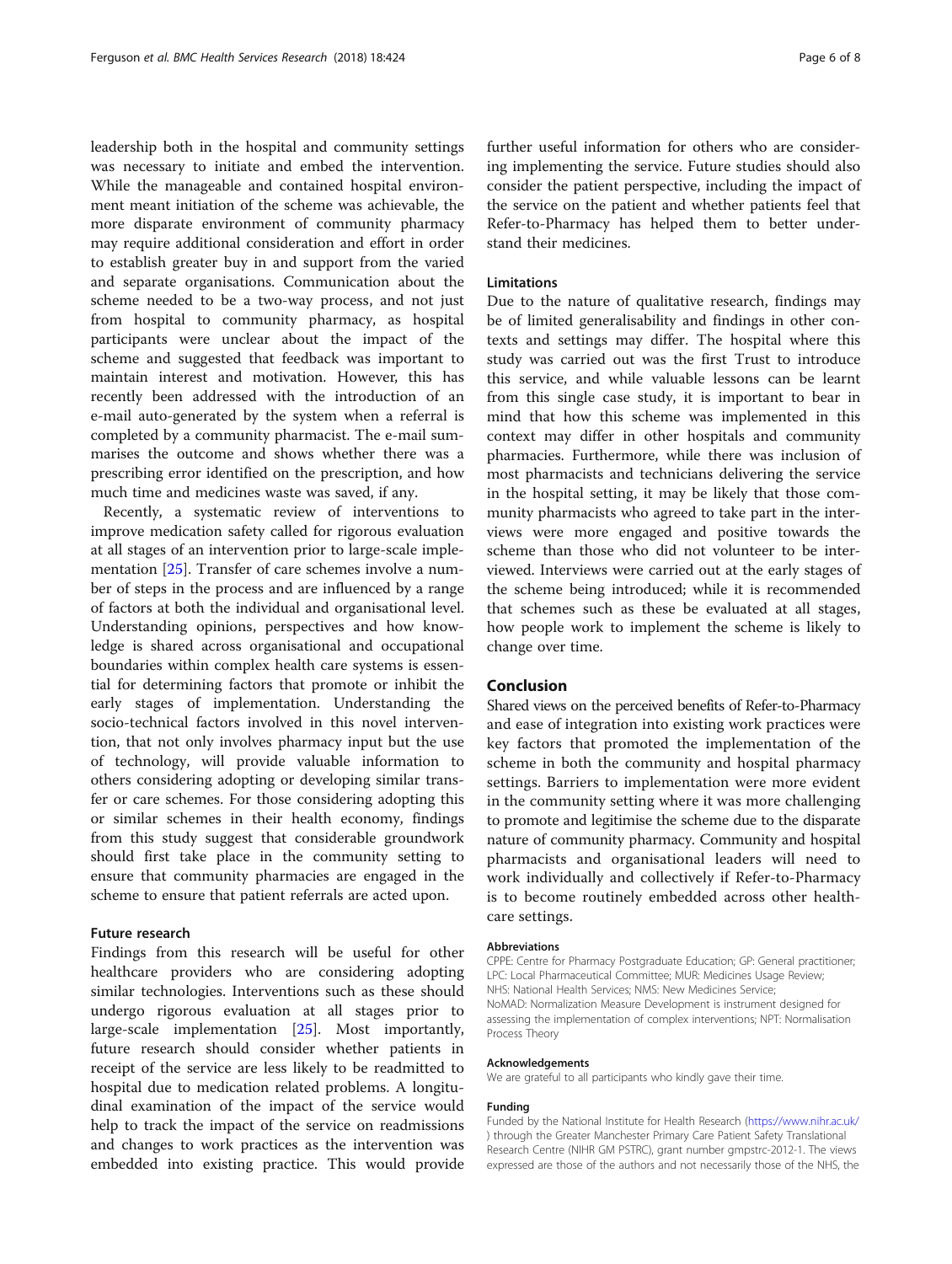<span id="page-6-0"></span>NIHR, or the Department of Health. The funders had no role in study design, data collection and analysis, decision to publish, or preparation of the manuscript.

### Availability of data and materials

Data cannot be shared because participants did not consent to this. In addition since this is a qualitative study, involving small numbers of participants from one locality, there is a possibility that material in the transcripts could identify participants.

#### Authors' contributions

All authors were involved in the design of this study. JF led on recruitment of participants, data collection, analysis of the data and drafting of the article. LS and DMA contributed towards analysis and interpretation. All authors revised the article critically and approved the final version to be published.

#### Authors' information

JF is a research associate at Manchester University working in the field of organisational psychology with a particular emphasis on health care. Her current research interests relate to health services workforce, and medical performance in particular. She holds an MSc in Applied Psychology and a PhD in job satisfaction from the University of Manchester. DMA is Professor of Pharmacoepidemiology at the University of Manchester, where he leads the Drug Usage and Pharmacy Practice Group and he is also the lead for medication safety research in the NIHR Greater Manchester Patient Safety Translational Research Centre. His research explores the design and impact of methods to improve the appropriateness and safety of drug prescribing and drug taking. LS is a Research Fellow at the Centre for Pharmacy Workforce Studies at the Division of Pharmacy and Optometry, University of Manchester. Her research interests relate to pharmacy workforce, in particular issues such as skill mix and extended roles and has worked on a number of pharmacy-related NHS interventions.

#### Ethics approval and consent to participate

All participants gave informed written consent to take part in the study, and for interviews to be audio recorded and transcribed verbatim. The study was approved by the University of Manchester Research Ethics Committee (Ref: 15159).

#### Competing interests

The authors declare that they have no competing interests.

## Publisher's Note

Springer Nature remains neutral with regard to jurisdictional claims in published maps and institutional affiliations.

# Received: 15 September 2017 Accepted: 30 May 2018<br>Published online: 07 June 2018

#### References

- Himmel W, Kochen MM, Sorns U, Hummers-Pradier E. Drug changes at the interface between primary and secondary care. Int J Clin Pharm Th. 2004;42:103–9.
- 2. Holland DM. Interdisciplinary collaboration in the provision of a pharmacistled discharge medication reconciliation service at an Irish teaching hospital. Int J Clin Pharm. 2015;37(2):310–9.
- Keers RN, Williams SD, Vattakatuchery JJ, Brown P, Miller J, Prescott L, Ashcroft DM. Medication safety at the interface: evaluating risks associated with discharge prescriptions from mental health hospitals. J Clin Pharm Ther. 2015;40:645–54.
- Waring J, Marshall F, Bishop S, Sahota O, Walker M, Currie G, Fisher R, Avery T. Health services and delivery research. In: An ethnographic study of knowledge sharing across the boundaries between care processes, services and organisations: the contributions to 'safe' hospital discharge. 2014. [https://www.ncbi.nlm.nih.gov/books/NBK259989/.](https://www.ncbi.nlm.nih.gov/books/NBK259989/) Accessed 15 Jan 2017.
- 5. Rogers S, Martin G, Rai G. Medicines management support to older people: understanding the context of systems failure. BMJ Open. 2014;10(4):7.
- 6. Soong C, Daub S, Lee J, Majewski C, Musing E, Nord P, Wyman R, Baker GR, Zacharopoulos N, Bell CM. Development of a checklist of safe discharge practices for hospital patients. J Hosp Med. 2013;8:444–9.
- 8. Steering Group on Improving the Use of Medicines (for better outcomes and reduced waste): Improving the use of medicines for better outcomes and reduced waste-an action plan. London. 2012. [https://www.gov.uk/](https://www.gov.uk/government/uploads/system/uploads/attachment_data/file/212837/Improving-the-use-of-medicines-for-better-outcomes-and-reduced-waste-An-action-plan.pdf) [government/uploads/system/uploads/attachment\\_data/file/212837/](https://www.gov.uk/government/uploads/system/uploads/attachment_data/file/212837/Improving-the-use-of-medicines-for-better-outcomes-and-reduced-waste-An-action-plan.pdf) [Improving-the-use-of-medicines-for-better-outcomes-and-reduced-waste-](https://www.gov.uk/government/uploads/system/uploads/attachment_data/file/212837/Improving-the-use-of-medicines-for-better-outcomes-and-reduced-waste-An-action-plan.pdf)[An-action-plan.pdf](https://www.gov.uk/government/uploads/system/uploads/attachment_data/file/212837/Improving-the-use-of-medicines-for-better-outcomes-and-reduced-waste-An-action-plan.pdf). Accessed 20 Jan 2017.
- 9. Kripalani S, Jackson AT, Schnipper JL, Coleman EA. Promoting effective transitions of care at hospital discharge: a review of key issues for hospitalists. J Hosp Med. 2007;2(5):314–23.
- 10. Royal Pharmaceutical Society Keeping patients safe when they transfer between care providers - getting the medicines right. 2012. [https://www.](https://www.rpharms.com/Portals/0/RPS%20document%20library/Open%20access/Publications/Keeping%20patients%20safe%20transfer%20of%20care%20report.pdf) [rpharms.com/Portals/0/RPS%20document%20library/Open%20access/](https://www.rpharms.com/Portals/0/RPS%20document%20library/Open%20access/Publications/Keeping%20patients%20safe%20transfer%20of%20care%20report.pdf) [Publications/](https://www.rpharms.com/Portals/0/RPS%20document%20library/Open%20access/Publications/Keeping%20patients%20safe%20transfer%20of%20care%20report.pdf) [Keeping%20patients%20safe%20transfer%20of%20care%20report.pdf.](https://www.rpharms.com/Portals/0/RPS%20document%20library/Open%20access/Publications/Keeping%20patients%20safe%20transfer%20of%20care%20report.pdf)
- Accessed 20 Feb 2016. 11. National Transitions of Care Coalition: Improving transitions of care. 2008. <http://www.ntocc.org/portals/0/pdf/resources/ntoccissuebriefs.pdf> Accessed 20 Feb 2016.
- 12. National Quality Forum: Safe practices for better Healthcare-2010 update: a consensus Report.2010.[https://www.qualityforum.org/](https://www.qualityforum.org/Publications/2010/04/Safe_Practices_for_Better_Healthcare_%E2%80%93_2010_Update.aspx) Publications/2010/04/Safe\_Practices\_for\_Better\_Healthcare\_%E2%80%93 [2010\\_Update.aspx](https://www.qualityforum.org/Publications/2010/04/Safe_Practices_for_Better_Healthcare_%E2%80%93_2010_Update.aspx). Accessed 24 march 2016. Smith JJ. The world of science. Am J Sci 1999;36:234–235.
- 13. Bates DW, Gawande AA. Improving safety with information technology. N Engl J Med. 2003;348:2526–34.
- 14. Amarasingham R, Plantinga L, Diener-West M, Gaskin DJ, Powe NR. Clinical information technologies and inpatient outcomes: a multiple hospital study. Arch Intern Med. 2009;169:108–14.
- 15. Westbrook JI, Braithwaite J. Will information and communication technology disrupt the health system and deliver on its promise? Med J Aust. 2010;193:399–400.
- 16. Han YY, Carcillo JA, Venkataraman ST, Clark RS, Watson RS, Nguyen TC, Bayir H, Orr RA. Unexpected increased mortality after implementation of a commercially sold computerized physician order entry system. Pediatrics. 2005;116(6):1506–12.
- 17. Timmons S. Nurses resisting information technology. Nurs Inq. 2003;10: 257–69.
- 18. May C, Finch T. Implementing, embedding, and integrating practices. An outline of normalization process theory. Sociology. 2009;43:535–54.
- 19. Black AD, Car J, Pagliari C, Anandan C, Cresswell K, Bokun T, McKinstry B, Procter R, Majeed A, Sheikh A. The impact of eHealth on the quality and safety of health care: a systematic overview. PLoS Med. 2011; [https://doi.](https://doi.org/10.1371/journal.pmed.1000387) [org/10.1371/journal.pmed.1000387.](https://doi.org/10.1371/journal.pmed.1000387)
- 20. Duggan C, Feldman R, Hough J, Bates I. Reducing adverse prescribing discrepancies following hospital discharge. Int J Pharm Pract. 1998;6:77–82.
- 21. Wilkinson ST, Pal A, Couldry RJ. Impacting readmission rates and patient satisfaction: results of a discharge pharmacist pilot program. Hosp Pharm. 2011;46:876–83.
- 22. Voss R, Gardner R, Baier R, Butterfield K, Lehrman S, Gravenstein S. The care transitions intervention: translating from efficacy to effectiveness. Arch Intern Med 2011;25;171(14):1232–1237.
- 23. Luder HR, Frede SM, Kirby JA, Epplen K, Cavanaugh T, Martin-Boone JE, Conrad WF, Kuhlmann D, Heaton PC. TransitionRx: impact of community pharmacy post discharge medication therapy management on hospital readmission rate. J Am Pharm Assoc. 2015;55(3):246–54.
- 24. Beauchesnen M-F, Nenciu LM, Dinh T-H, Tasse M, Fillion A, Labrecque M. Active communication of a pharmacy discharge plan for patients with respiratory diseases: a pilot study. J Pharm Tech. 2007;23:67–74.
- 25. Lainer M, Mann E, Sönnichsen A. Information technology interventions to improve medication safety in primary care: a systematic review. Int J Qual Health Care. 2013;25(5):590–8.
- 26. Nazareth I, Burton A, Shulman S, Smith P, Haines A, Timberal H. A pharmacy discharge plan for hospitalized elderly patients–a randomized controlled trial. Age Ageing. 2001;30(1):33–40.
- 27. Calvert SB, Kramer JM, Anstrom KJ, Kaltenbach LA, Stafford JA, Allen LaPointe NM. Patient-focused intervention to improve long-term adherence to evidence-based medications: a randomized trial. Am Heart J 2012;163: 657–665.e651.